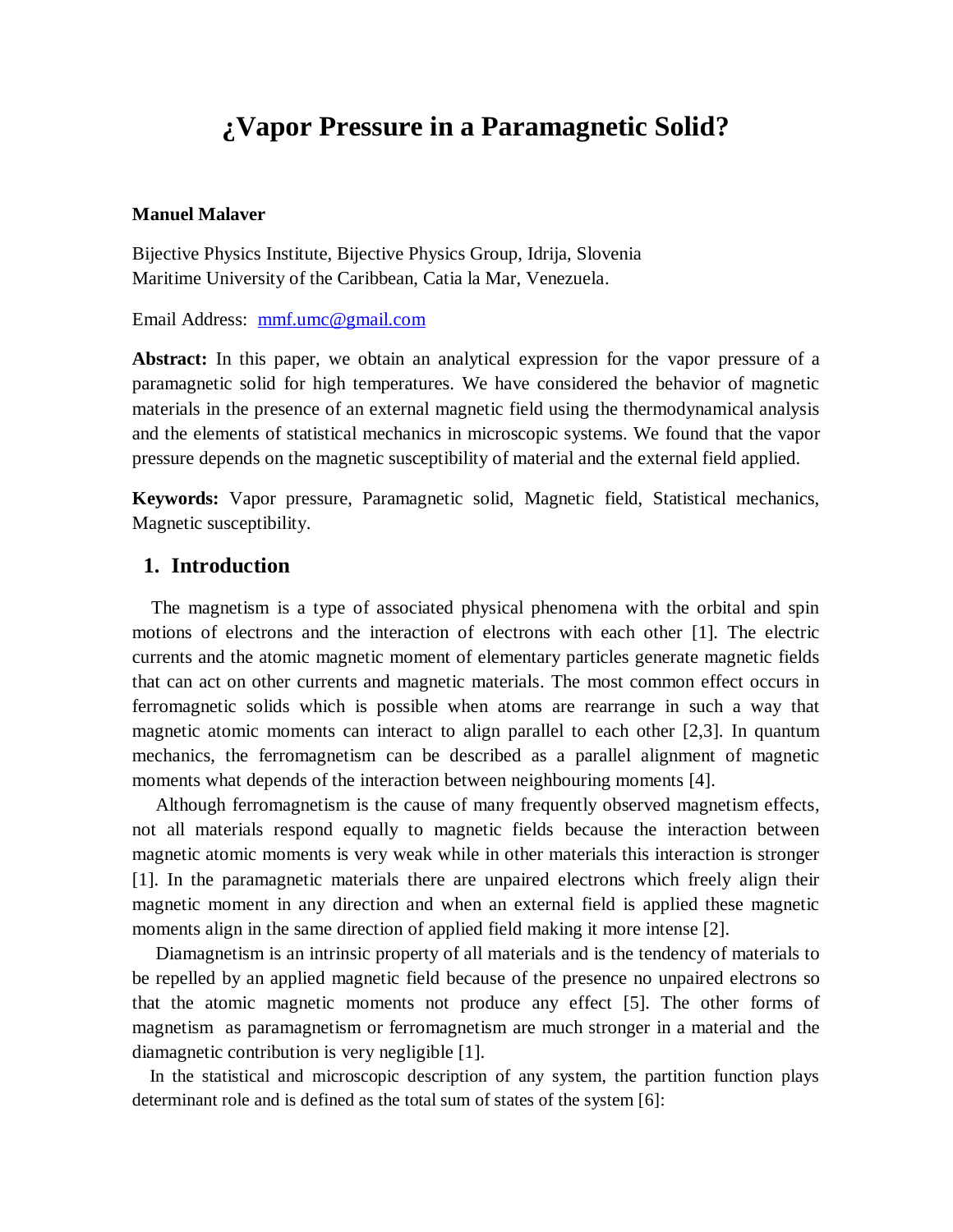$$
Z = \sum g(E_n) e^{-\frac{E_n}{kT}}
$$
 (1)

where *n* labels the total energy  $E_n$ , *k* is the Boltzman's constant and  $g(E_n)$  it is the number of degenerate states with the same energy  $E_n$ . The use of the equation (1) allows to obtain a statistical and microscopic description of the energy and the entropy [6,7].

 The concepts of the statistical mechanics must be considered if we want to do a microscopic description of a physical system. Recently Mäkelä [8,9] constructed a microscopic model of "Stretched Horizon " of a Schwarzschild and Reissner-Nordström black holes and obtained an analytical expression for the partition function from the point of view of an observer on its stretched horizon. Malaver [10,11,12] studied the behavior of the thermal capacity  $C_V$  for Schwarzschild and Reissner-Nordström black holes when  $T>>T_C$  and  $T< where  $T_C$  is the$ characteristic temperature and found that the value for  $C_V$  if  $T>>T_C$  is the same that would be obtained in an ideal diatomic gas if are considered the rotational and translational degrees of freedom, respectively. Viaggiu [13] present a statistical analysis in gravitons and derived equations for the partition function and the mean energy. Malaver [14] obtained an analytical expression for the thermal capacity for gravitons and study the behavior of  $C_V$  in the limit of high and low temperature, Mandl [7] used the concepts of statistical thermodynamics to understand the behavior of paramagnetic solids and García-Colín Scherer [15] presents a thermodynamic analysis in magnetic systems. Also Zemansky and Dittman [16] apply statistical mechanics in order to study different types of magnetic materials.

 In this paper we have deduced an analytical expression for the vapor pressure in a paramagnetic solid. We found that the vapor pressure will depend on the magnetic susceptibility of material and the external magnetic field applied. This work is outlined in the following manner: the section II the behavior of paramagnetic solids are studied; in section III, we present the statistical thermodynamics of magnetic materials; in section IV is obtained an expression for the vapor pressure for a paramagnetic solid; in Section V, presents the conclusions of this study.

### **2. Behavior of Paramagnetic Solids**

 In a paramagnetic material, the atoms contain permanent magnetic moments and the induced magnetic fields are aligned in the direction of the applied magnetic field [3]. Paramagnetism is due to the presence of unpaired electrons in the materials and the atoms with semifilled atomic orbitals are paramagnetic [1]. Examples of paramagnetic materials are aluminium, oxygen and titanium. The tendency of the magnetic moments to align with the direction of the field is counteracted by the thermal movement that disorders the magnetic dipoles. In the magnetic materials, the magnetization M is proportional to intensity of magnetic field H and the mathematical expression is [2]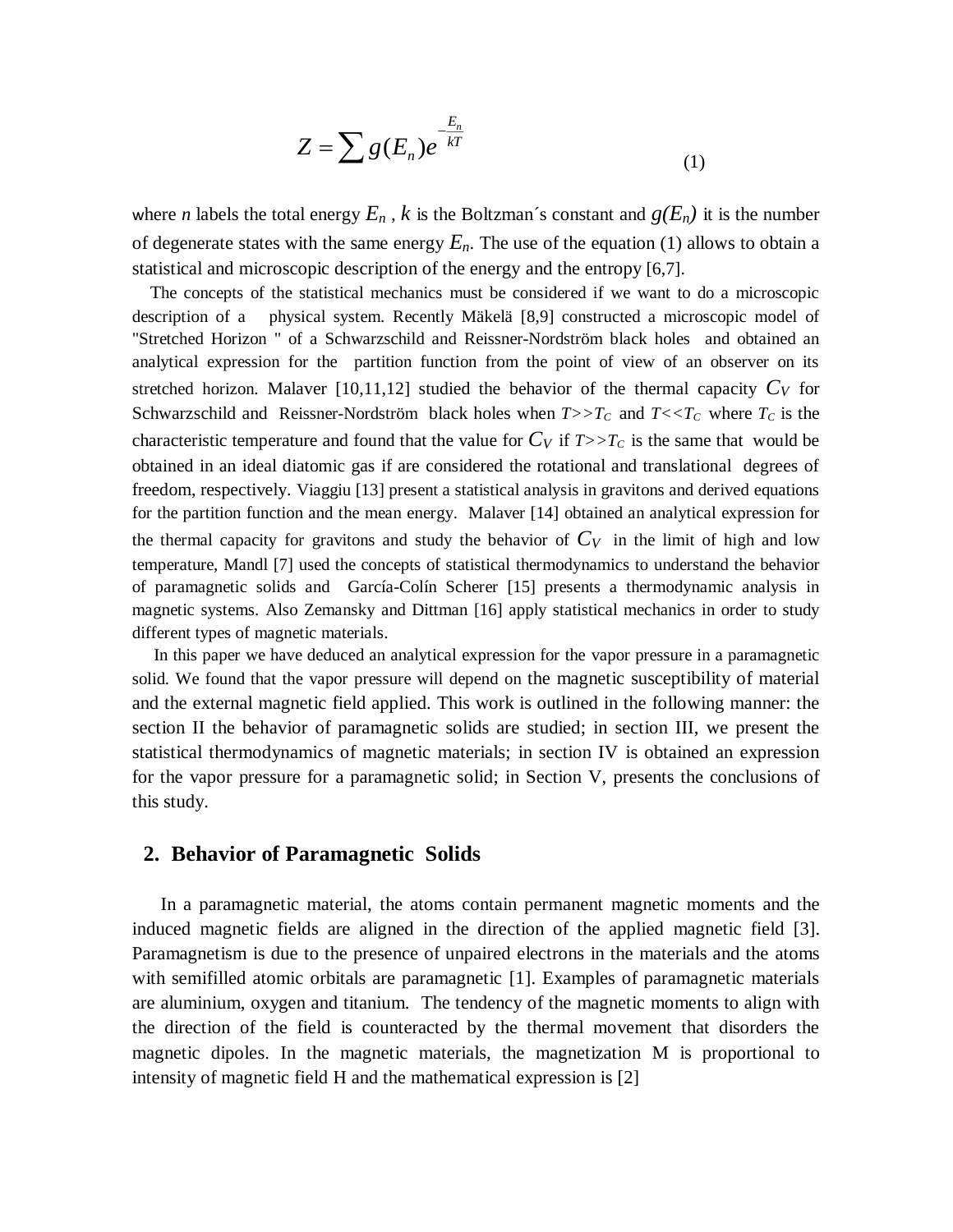$$
M = \chi H \tag{2}
$$

where is  $\chi$  the magnetic susceptibility of material and depends on the temperature *T* as follow

$$
\chi = \frac{C}{T} \tag{3}
$$

The eq. (3) is known as Curie's law and C is a positive constant characteristic of material.

 The paramagnetic susceptibility can be calculated for a type of system that contains separate atoms where there are unpaired electrons in an external magnetic field **B**. Following Eisberg-Resnick [2] if *n* is the number of unpaired electrons per unit volume, *n*is the volumetric density of moments that are parallel to the field and  $n_{+}$  represents the density for the moments that are antiparallel, then  $n = n + n_{+}$ . For a parallel alignment of the magnetic moment  $\mu$  the magnetic potential energy is  $-\mu B$  and for an antiparallel alignment the energy is  $\mu B$ . From the Boltzman's distribution for each state of energy

$$
n = n e^{\mu B/kT} \qquad \text{and} \qquad n_{+} = n e^{-\mu B/kT} \qquad (4)
$$

where  $k$  is the Boltzman's constant. The resultant magnetization is given by

$$
M = \mu(n_{-} - n_{+}) = \mu n(e^{\mu B/kT} - e^{-\mu B/kT})
$$
\n(5)

and the average magnetic moment can be written as

$$
\overline{\mu} = \frac{M}{n} = \mu \frac{e^{\mu B/kr} - e^{-\mu B/kr}}{e^{\mu B/kr} + e^{\mu B/kr}}
$$
(6)

As the limiting case, let us consider the situation at very high temperature and weak field, then when  $\mu B \ll kT$  and with the development of exponential terms we obtain

$$
\overline{\mu} = \frac{M}{n} = \mu \frac{\left(1 + \mu B / kT\right) - \left(1 - \mu B / kT\right)}{\left(1 + \mu B / kT\right) + \left(1 - \mu B / kT\right)} = \frac{\mu^2 B}{kT}
$$
(7)

and the paramagnetic susceptibility is given for

$$
\chi = \frac{M}{H} = \frac{n\overline{\mu}}{H} \approx \frac{n\mu^2 B}{kTH}
$$
(8)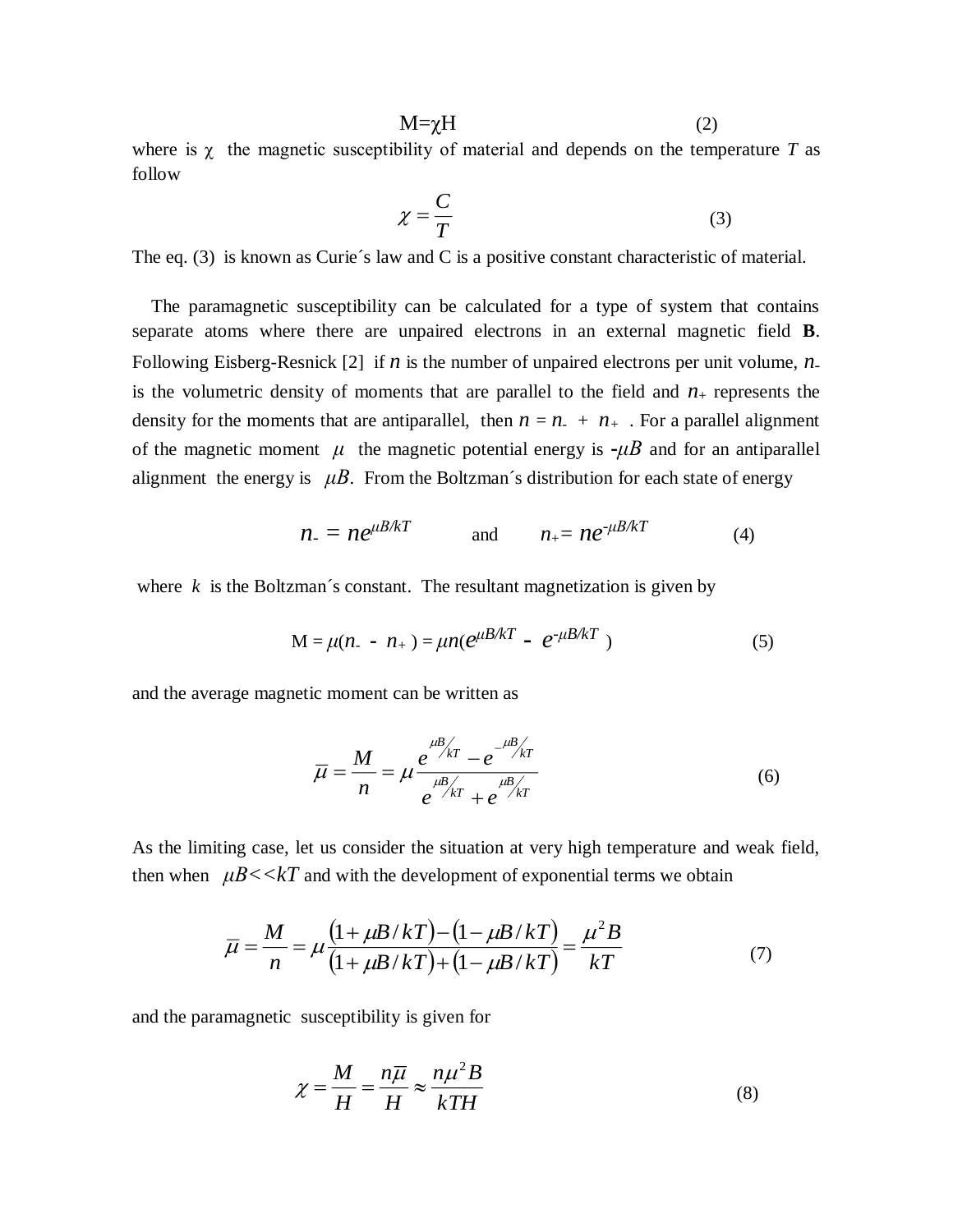But the magnetization also can be written as [2]

$$
M = \frac{\chi B}{\mu_0 (1 + \chi)}\tag{9}
$$

where  $\mu_0$  is the vacuum permeability. Then when  $\chi \ll 1$  and with eq. (2) we have

$$
B \approx \mu_0 H \tag{10}
$$

Substituting (10) in (8) we can obtain

$$
\chi \approx \frac{\mu_0 n \mu^2}{kT} \tag{11}
$$

The eq.(11) is an approximation of Curie's law with  $C = \mu_0 n \mu^2 / k$  and the paramagnetic susceptibility varies inversely with the temperature . According to (7) the alignment of the atomic magnetic moments depends on the presence of field and if  $B=0$  the thermal motion orients the moments randomly and the net magnetization is null [2,7].

#### **3. Statistical Thermodynamics of Paramagnetic Materials**

 Following Mandl [7] we have that in separate atoms with unpaired electrons y that can exist in two states with energy  $\pm \mu B$ , the partition function for solid of N dipoles

$$
Z = \left(e^{\frac{\mu}{kT}} + e^{-\frac{\mu}{kT}}\right)^N \tag{12}
$$

Defining the average statistical energy with the following expression [4]

$$
\overline{E} = -\frac{\partial \ln Z}{\partial \beta} \tag{13}
$$

With the eq. (12), for the magnetic energy of N dipoles we obtain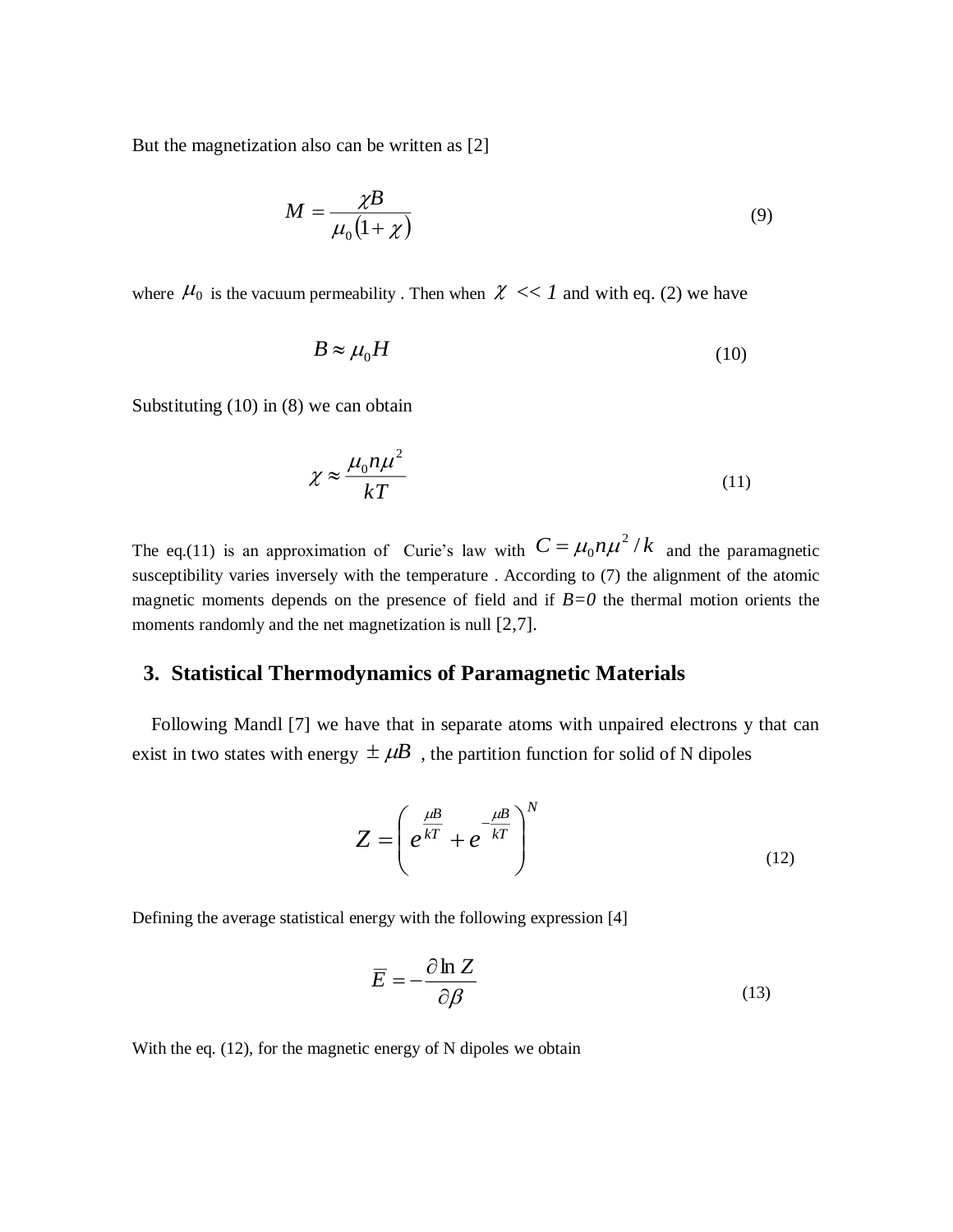$$
E = N\mu B \frac{\left(e^{-\frac{\mu B}{kT}} - e^{\frac{\mu B}{kT}}\right)}{\left(e^{\frac{\mu B}{kT}} + e^{-\frac{\mu B}{kT}}\right)}
$$
(14)

 For the determination of the entropy in the paramagnetic solid can be use the expression for the Helmholtz free energy  $A = E-TS$ . In statistical mechanics, the work function o Helmholtz free energy A is defined as

$$
A = -kT \ln Z \tag{15}
$$

Substituting eq. (12) in (15) we have for the work function

$$
A = -NkT \ln \left( e^{\frac{\mu B}{kT}} + e^{-\frac{\mu B}{kT}} \right)
$$
 (16)

With (14), (16) and the expression for A, the entropy of the system can be written as

$$
S = Nk \left[ \frac{\left( e^{-\frac{\mu B}{kT}} - e^{\frac{\mu B}{kT}} \right)}{\left( e^{\frac{\mu B}{kT}} + e^{-\frac{\mu B}{kT}} \right)} + \ln \left( e^{\frac{\mu B}{kT}} + e^{-\frac{\mu B}{kT}} \right) \right]
$$
(17)

In the limit of high temperature and weak field  $\mu B \ll kT$  and with the development of exponential terms, we have for (17)

$$
S = Nk \left[ \frac{1 - \frac{\mu}{kT}}{\left( 1 + \frac{\mu}{kT} + 1 - \frac{\mu}{kT} \right)} + \ln \left( 1 + \frac{\mu}{kT} + 1 - \frac{\mu}{kT} \right) \right]
$$
(18)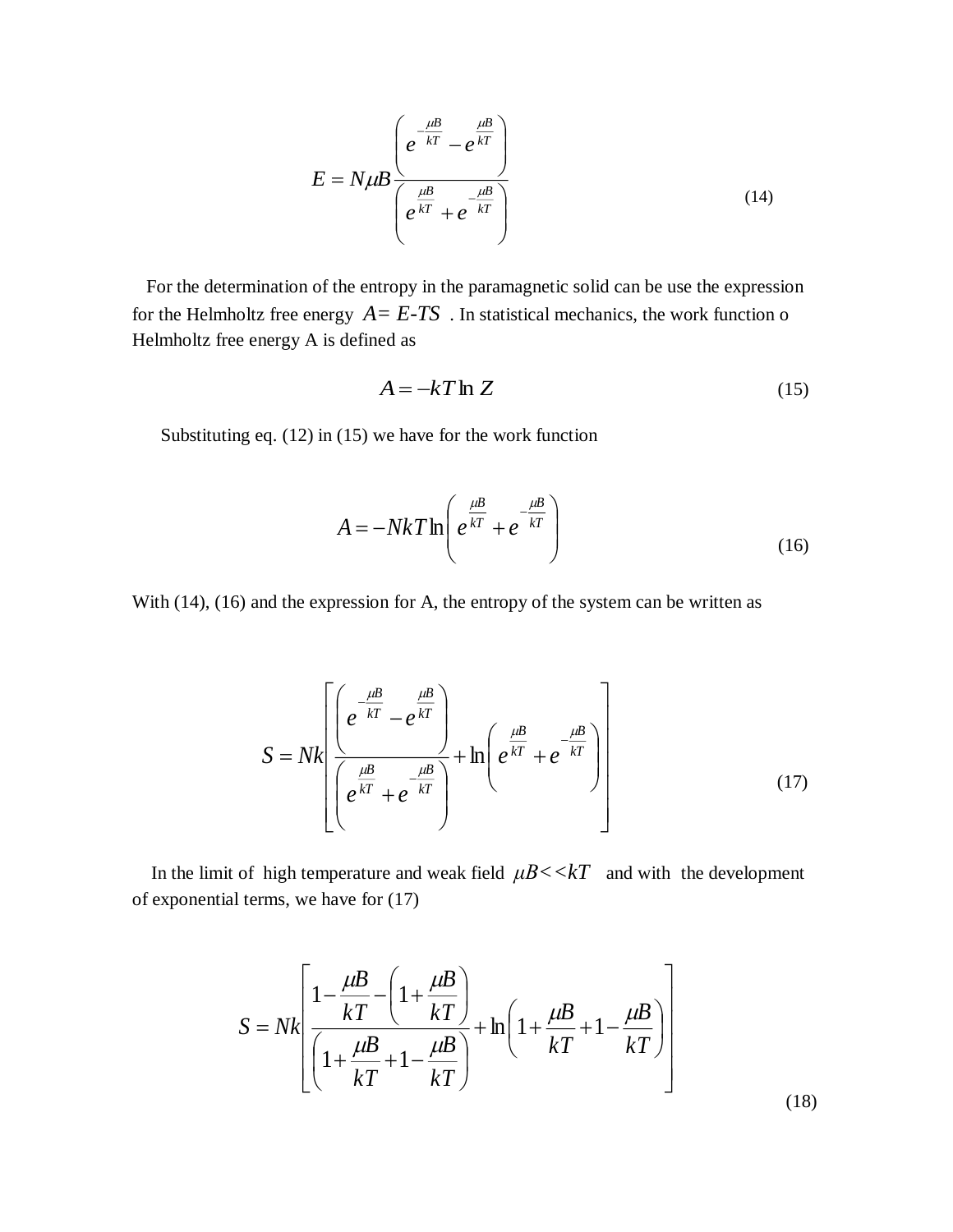For these approximations we obtain for the entropy of system

$$
S = Nk \ln 2 \tag{19}
$$

 The eq.(19) implies that for N dipoles all states are equally possible and the orientation of atomic magnetic moments is disordered.

## **4. Determination of the Vapor Pressure in a Paramagnetic Solid**

Based on Einstein's model, consider now that a paramagnetic material behaves as a crystalline solid and assume that the atoms of solid behave as oscillators that vibrate at same frequency *ν*. If the vibrations are harmonic then the energy of harmonic oscillator is given by

$$
\varepsilon_{\nu} = \left(\nu + \frac{1}{2}\right) h \nu \tag{20}
$$

 According Nash [6] the eq.(20) then permits us to express in terms of *ν* and Planck´s constant *h*, the energy  $\varepsilon$ <sub>*v*</sub> associated with any one of the permissible quantum states corresponding to integral values of the quantum number  $U$ . If as usual we identify our reference zero of energy with the ground-state energy  $\varepsilon_0 = 0$ , we obtain  $\varepsilon_1 = hv$ ,  $\varepsilon_2 = 2hv$ and so on. We can then easily formulate the partition function for a harmonic oscillator in terms of the empirically determinable value for *ν* which characterizes that species of oscillator

$$
z = 1 + e^{-\frac{hv}{kT}} + e^{-\frac{2hv}{kT}} + e^{-\frac{3hv}{kT}} + \dots
$$
 (21)

This expression has the form

$$
z = 1 + e^{-x} + e^{-2x} + e^{-3x} + \dots \tag{22}
$$

and this series is equal to the function [3,4]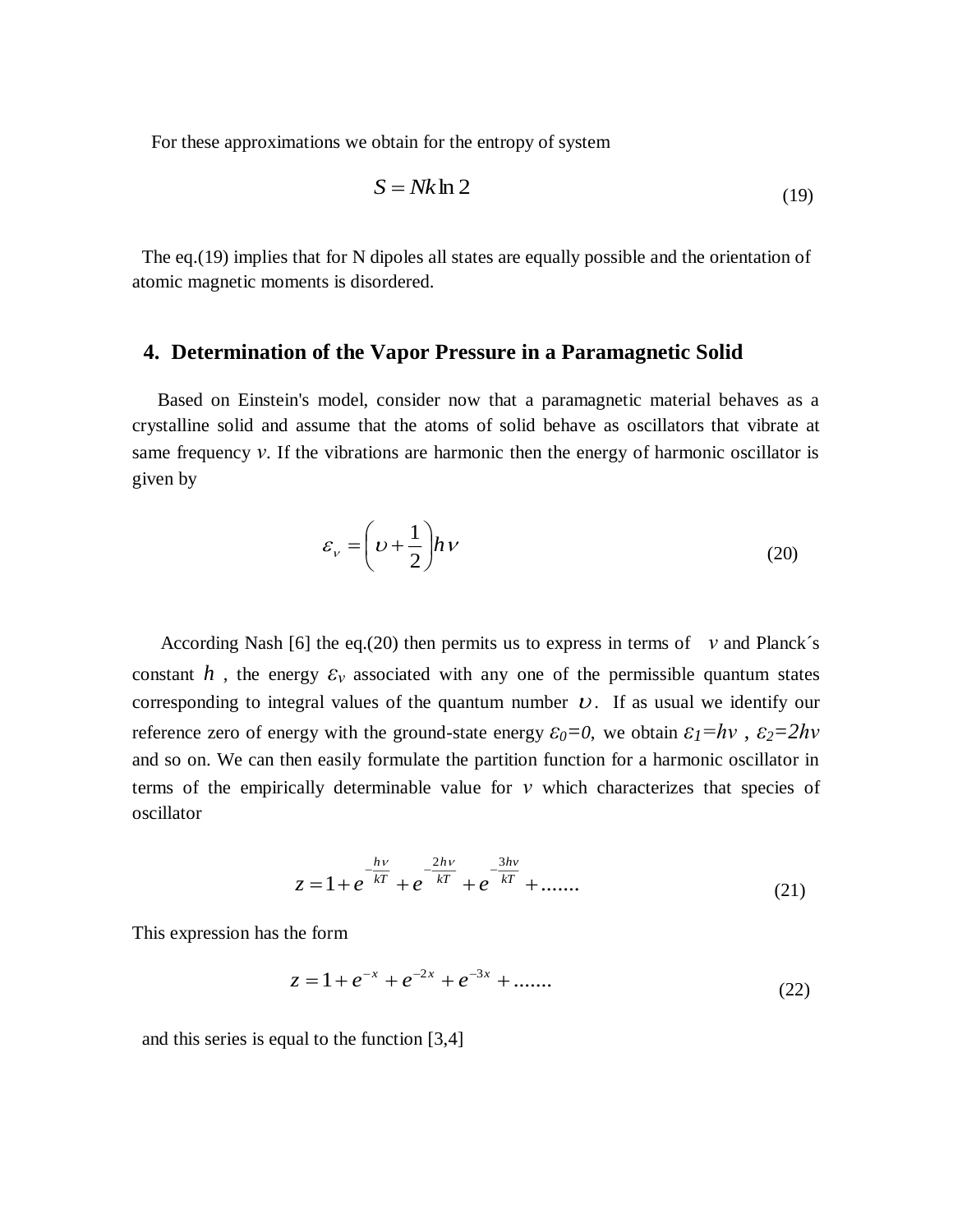$$
f(x) = \frac{1}{1 - e^{-x}}
$$
 (23)

 Then with the harmonic oscillator we can express the partition function in a closed analytic form

$$
z = \frac{1}{1 - e^{-\frac{h\nu}{kT}}}
$$
(24)

Given this simple expression for the partition function, with eq. (13) we can calculate the energy *E* of *N* harmonic oscillators of solid

$$
E = NkT^2 \left[ \frac{d \ln z}{dT} \right]_V = NkT^2 \frac{d}{dT} \ln \frac{1}{1 - e^{-\frac{h\nu}{kT}}}
$$
(25)

and is obtained that

$$
E = Nk \left(\frac{h\nu}{k}\right) \frac{1}{e^{\frac{h\nu}{kT}} - 1}
$$
 (26)

 From the eq.(26) we have the following expression for the energy of *3N* harmonic oscillators of crystalline solid

$$
E = 3Nk \left(\frac{h\nu}{k}\right) \frac{1}{e^{\frac{h\nu}{kT}} - 1} \tag{27}
$$

With (15), (24), (27) and from  $A = E$ -*TS* can be determined the entropy of the vibrations of crystalline solid [6,7]

$$
S = 3Nk \left[ \frac{h\nu}{kT} \frac{1}{e^{\frac{h\nu}{kT}} - 1} + \ln \left( \frac{1}{1 - e^{-\frac{h\nu}{kT}}} \right) \right]
$$
(28)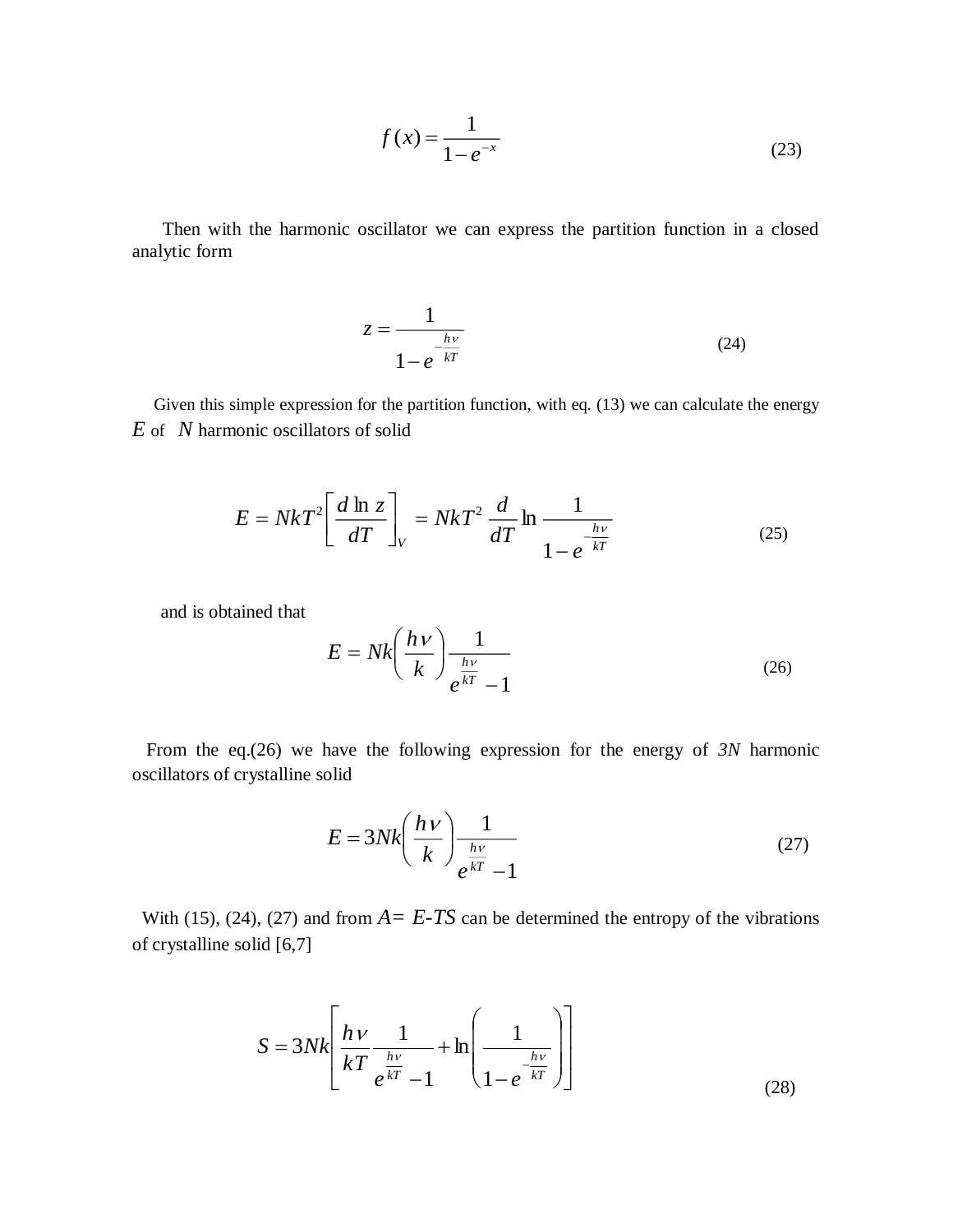The eq.(28) is rewritten in the following manner

$$
S = 3Nk \left[ \frac{h\nu}{kT} \frac{1}{e^{\frac{h\nu}{kT}} - 1} - \ln \left( 1 - e^{-\frac{h\nu}{kT}} \right) \right]
$$
(29)

We now define a parameter  $\theta = h \nu / k$  where  $\theta$  has dimensions of temperature and (29) can be express in a form more compact

$$
S = 3Nk \left[ \frac{\theta}{T} \frac{1}{e^{\frac{\theta}{T}} - 1} - \ln \left( 1 - e^{-\frac{\theta}{T}} \right) \right]
$$
(30)

If *N* is Avogadro's number then  $Nk = R$  where *R* is the ideal gas constant and we obtain from eq.(30) for the molar entropy of the solid

$$
S = 3R \left[ \frac{\theta}{T} \frac{1}{e^{\frac{\theta}{T}} - 1} - \ln \left( 1 - e^{-\frac{\theta}{T}} \right) \right]
$$
(31)

Let us consider the situation at very high temperature when  $T >> \theta$ . As the function  $e^x$ is equivalent to the sum of the infinite series  $1 + x + \frac{x^2}{2!} + \frac{x^3}{3!} + \dots$  can be developed the exponential terms in  $(8)$  and we find  $[7]$ 

$$
S = R[3\ln T - 3\ln \theta + 3]
$$
\n(32)

 Total entropy for the solid paramagnetic for high temperatures will be given by the vibrational contribution (32) and the paramagnetic contribution (19) that is

$$
S = R[3\ln T - 3\ln \theta + 3 + \ln 2]
$$
\n(33)

 For the determination of the solid's vapor pressure, it must be assumed that the vapor behaves as an ideal monoatomic gas and its partition function will be given by [6]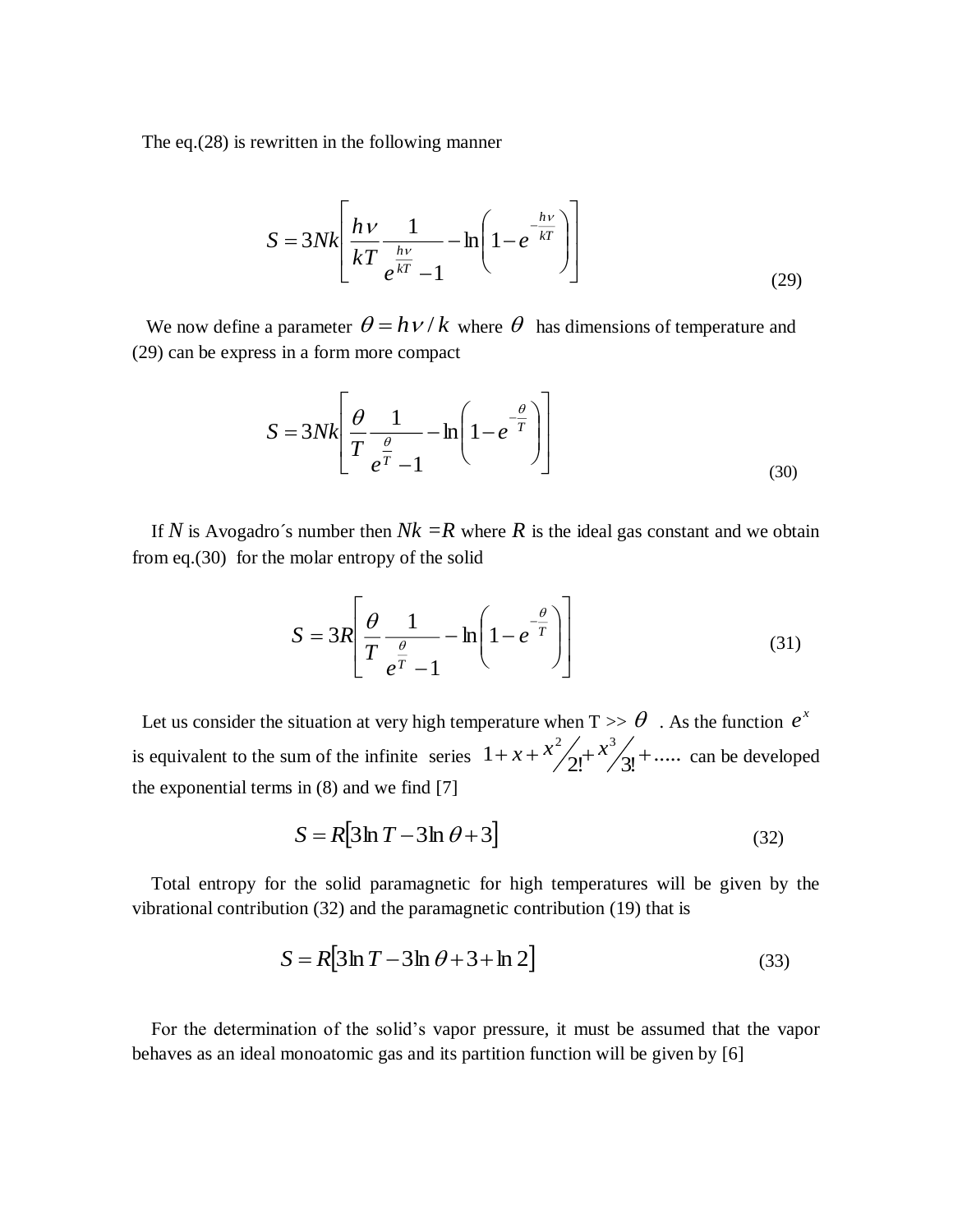$$
Z = \frac{1}{N!} \left[ \left( \frac{2\pi mkT}{h^2} \right)^{\frac{3}{2}} V \right]^N
$$
\n(34)

Where  $m$  is the mass of the gas particles and  $V$  is the volume of the container containing it. Substituting (34) in equation (15), we express the Helmholtz free energy of an ideal monoatomic gas as follows

$$
A = -NkT \left\{ 1 + \ln \left[ \left( \frac{2\pi mkT}{h^2} \right)^{\frac{3}{2}} \frac{V}{N} \right] \right\}
$$
(35)

For the thermodynamic relation

$$
dA = -PdV - SdT \tag{36}
$$

When the temperature is constant, (36) is reduced to

$$
P = -\left[\frac{dA}{dV}\right]_T\tag{37}
$$

then we have now for the pressure *P*

$$
P = NkT \frac{d}{dV} \left\{ \ln V + \ln \frac{1}{N} \left[ \frac{2\pi mkT}{h^2} \right]_T^2 \right\}
$$
(38)

and we obtain for an ideal monoatomic gas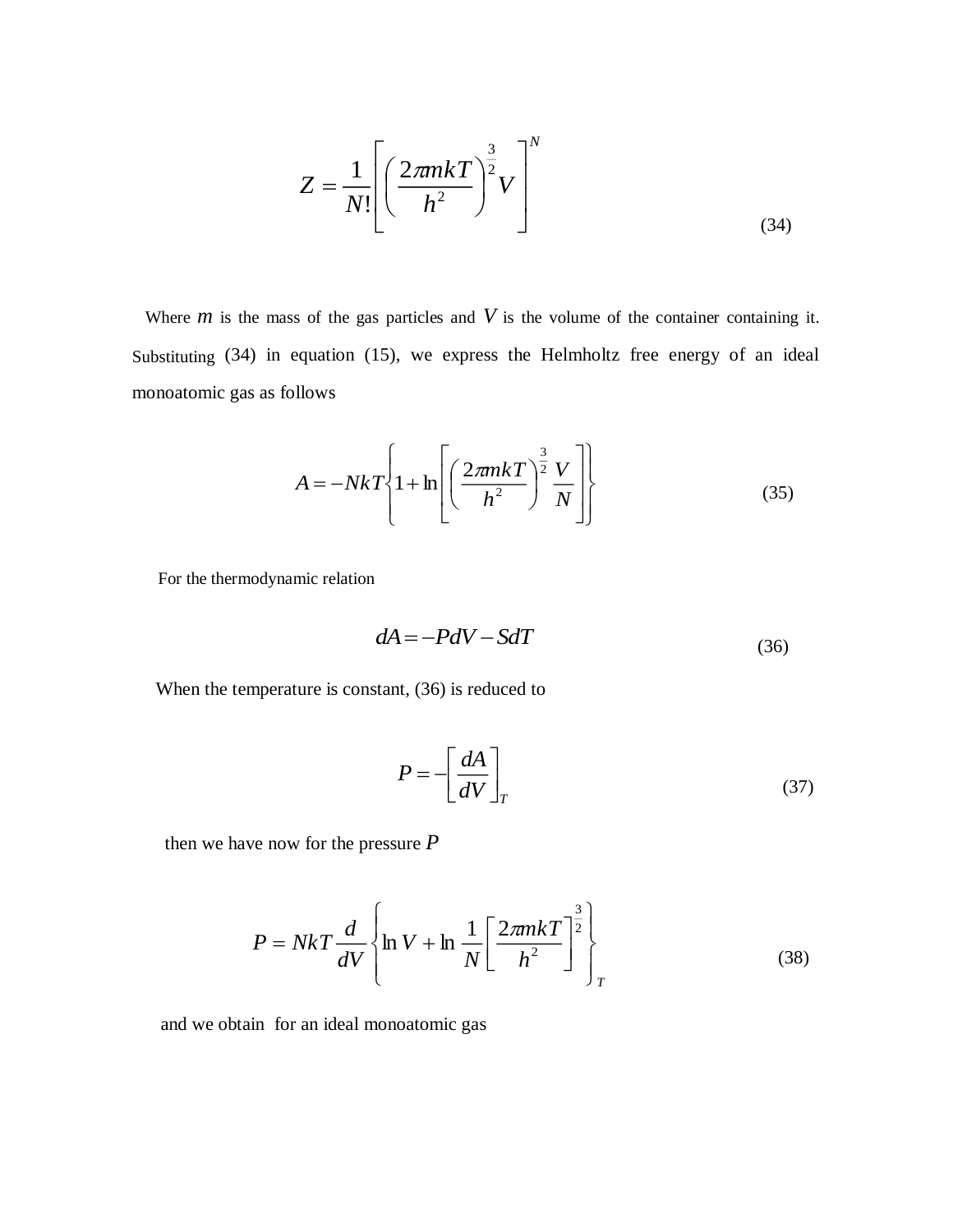$$
P = NkT \frac{1}{V}
$$
 (39)

 or for one mole of gas *PV=RT* and with the equation (13) we can now express the energy of an ideal gas as

$$
E = kT^2 \left[ \frac{d \ln Z}{dT} \right]_V = kT^2 \frac{d}{dT} \left\{ \ln \frac{1}{N!} \left[ \left( \frac{2\pi mkT}{h^2} \right)^{\frac{3}{2}} V \right]_V^N \right\}
$$
(40)

and the equation (40) can be written as follows

$$
E = kT^2 \frac{d}{dT} \ln T^{\frac{3N}{2}} = \frac{3}{2} NkT
$$
 (41)

For a paramagnetic gas the Helmholtz free energy *A* is given by [16]

$$
A = E - TS - \mu_0 MH
$$
\n<sup>(42)</sup>

Substituting  $(35)$  and  $(41)$  in eq.  $(42)$  we find

$$
S = \frac{E - A - \mu_0 M H}{T} = \frac{\frac{3}{2} N k T + N k T \left\{1 + \ln \left[\left(\frac{2 \pi m k T}{h^2}\right)^{\frac{3}{2}} \frac{V}{N}\right]\right\} - \mu_0 M H}{T}
$$
(43)

and by rearranging of (43) we can write

$$
S = Nk\left\{\frac{5}{2} + \ln\frac{V}{N} + \frac{3}{2}\ln T + \frac{3}{2}\ln\frac{2\pi mk}{h^2}\right\} - \frac{\mu_0 M H}{T}
$$
(44)

 Assuming approximation of ideal gas, the eq. (44) allows obtain the dependence of the temperature with the pressure of saturated vapor, then replacing (39) in (44)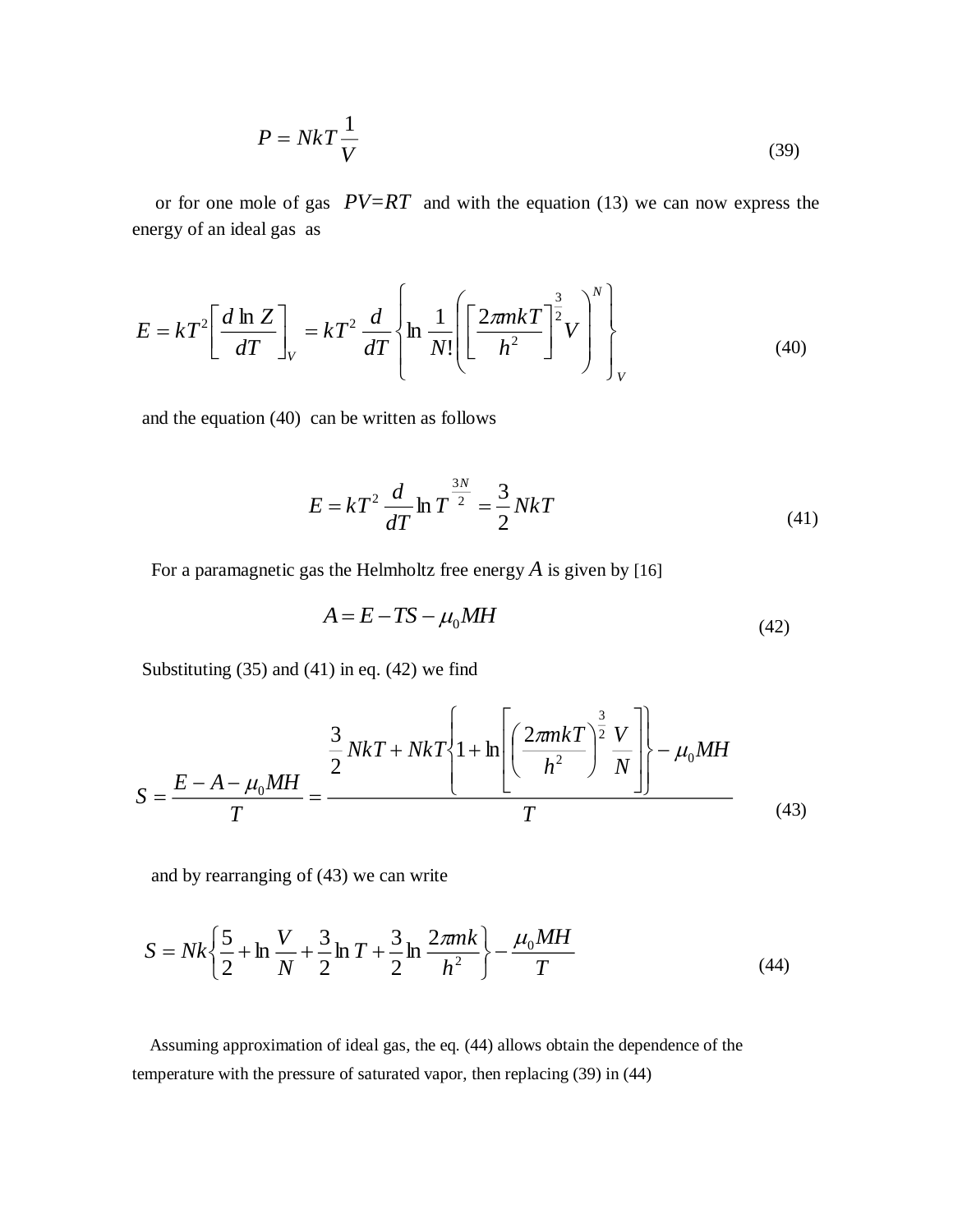$$
S_{vapor} = Nk \left\{ \frac{5}{2} + \ln \frac{kT}{P} + \frac{3}{2} \ln T + \frac{3}{2} \ln \frac{2\pi mk}{h^2} \right\} - \frac{\mu_0 M H}{T}
$$
(45)

and for *P* we obtain

$$
\ln P = \frac{5}{2} + \frac{5}{2} \ln T + \ln \left[ \left( \frac{2\pi m}{h^2} \right)^{\frac{3}{2}} k^{\frac{5}{2}} \right] - \frac{\mu_0 M H}{N k T} - \frac{S_{\text{vapor}}}{N k}
$$
(46)

 The equation (46) will now be applied the case of saturated vapor in equilibrium with its condensed phase which in this study is solid phase . According Mandl [7], if *L* is the molar enthalpy of sublimation at temperature *T* , *Svapor* and *Ssolid* are the molar entropies of vapor and solid respectively we have

$$
S_{vapor} - S_{solid} = \frac{L}{T}
$$
 (47)

and the molar entropy of vapor phase  $S_{vapor}$  is rewritten as

$$
S_{\text{vapor}} = R \left\{ \frac{5}{2} + \frac{5}{2} \ln T - \ln P + \ln \left[ \left( \frac{2\pi m}{h^2} \right)^{\frac{3}{2}} k^{\frac{5}{2}} \right] \right\} - \frac{\mu_0 M H}{T}
$$
(48)

Where *R=Nk* and *N* is Avogadro's Number .

Substituting (33) and (48) in equation (47) we obtain

$$
R\left\{\frac{5}{2} + \frac{5}{2}\ln T - \ln P + \ln \left[ \left( \frac{2\pi n}{h^2} \right)^{\frac{3}{2}} k^{\frac{5}{2}} \right] \right\} - \frac{\mu_0 M H}{T} - R[3\ln T - 3\ln \theta + 3 + \ln 2] = \frac{L}{T}
$$
(49)

and  $\ln P$  is given by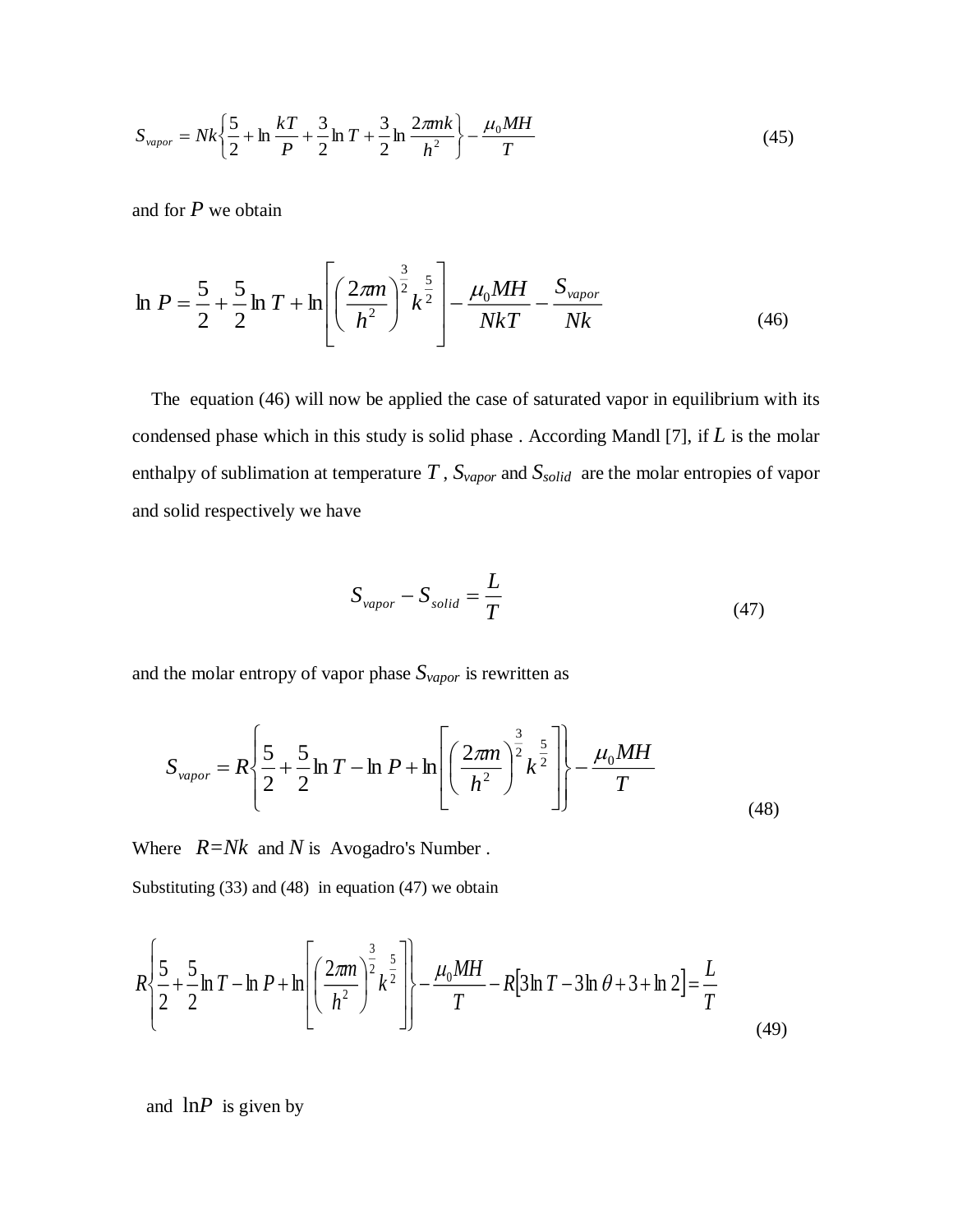$$
\ln P = -\frac{1}{2} - \frac{1}{2} \ln T + 3 \ln \theta + \ln \left[ \left( \frac{2\pi m}{h^2} \right)^{\frac{3}{2}} k^{\frac{5}{2}} \right] - \frac{\mu_0 M H}{RT} - \ln 2 - \frac{L}{RT}
$$
\n(50)

Then the expression for the vapor pressure of paramagnetic solid can be written as

$$
P = \frac{k^{\frac{5}{2}} (2\pi n)^{\frac{3}{2}} \theta^3 e^{-\frac{\mu_0 M H}{RT}}}{2h^3 e^{\frac{1}{2}}} \frac{1}{\sqrt{T}} e^{-\frac{L}{RT}}
$$
(51)

Rearranging (51) and for the eq. (2), we have for *P*

$$
P = \frac{k^{\frac{5}{2}}(\pi m)^{\frac{3}{2}}\theta^3 e^{\frac{-\mu_0 \chi H^2}{RT}}}{h^3 e^{\frac{1}{2}}} \sqrt{\frac{2}{T}} e^{\frac{L}{RT}}
$$
(52)

#### **5. Conclusions**

 In this paper has been deduced an expression for the vapor pressure of a paramagnetic solid under conditions of high temperatures and weak field, which is a function of the magnetic susceptibility of solid and the external magnetic field applied. It is considered that vapor behaves as an ideal monoatomic gas and the entropy of the vibrations of crystalline solid was calculated in the limit of high temperature using the Einstein's model.

 The statistical mechanics can enrich the courses of thermodynamics, which contributes to a better compression of the thermal phenomena. The thermodynamic equations deduced for the paramagnetic materials from the postulates of the statistical mechanics are tractable mathematically and offer a wide explanation of many physical systems of interest.

### **References**

- [1] S.A.E.Ahmed, N.A.M.Babker, M.T.Fadel, A study on classes of magnetism, International Journal of Innovative Science, Engineering & Technology, 6(4), 25-33, 2019.
- [2] R. Eisberg, R.Resnick, Física Cuántica, Editorial Limusa, Séptima Edición, ISBN 968- 18-0419-8, 1991.